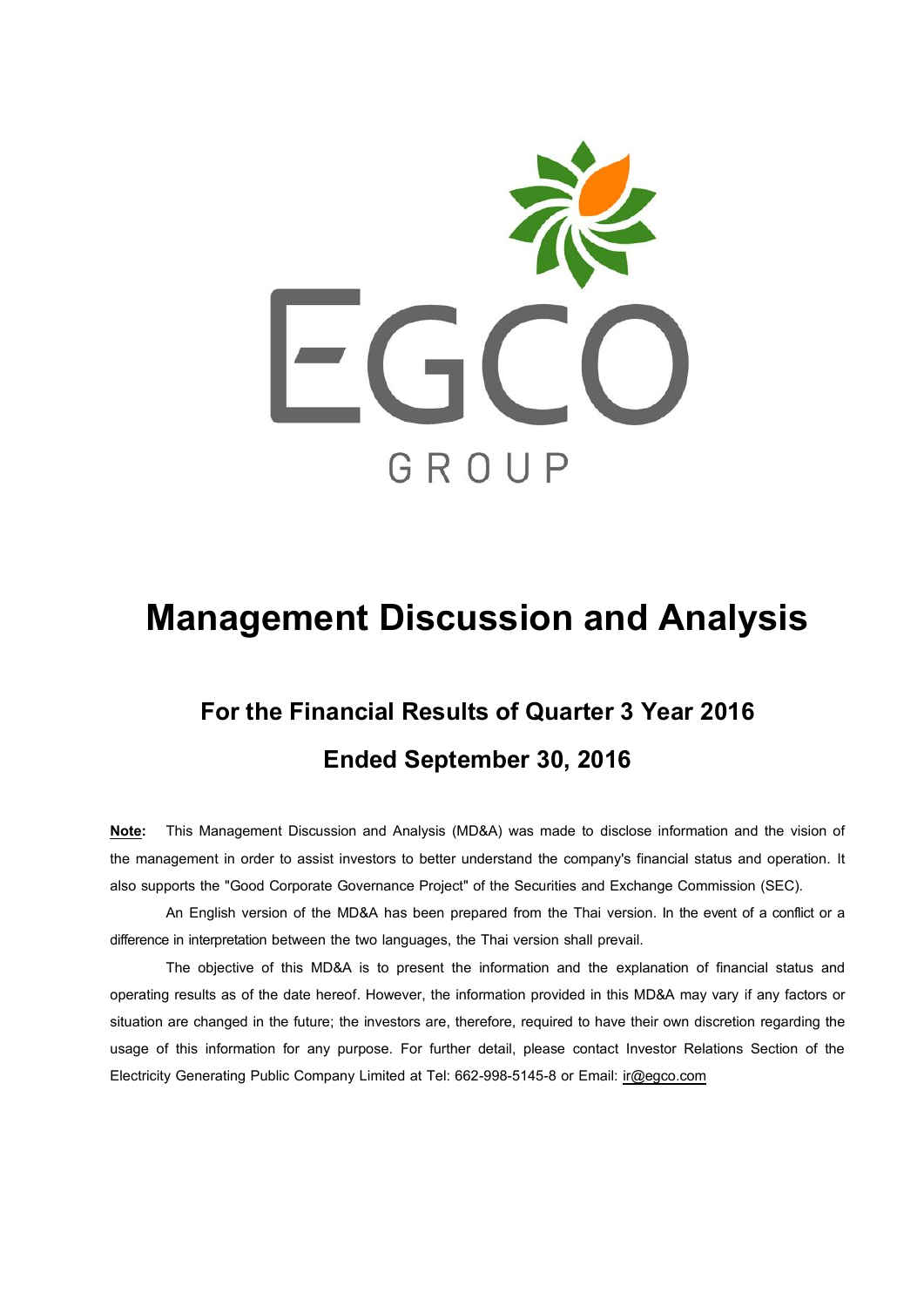## *1. Significant events in the Third Quarter of 2016*

#### *1.1 The progress in construction projects*

#### *1.1.1 Progress of construction*

- **Chaiyaphum Wind Farm Company Limited,** (EGCO holds a 90% ownership interest.), a wind power plant project located in Chaiyaphum province, has entered into the PPA with EGAT with the contracted capacity of 80 MW. The project is subsidized with an adder of 3.50 Baht per KWh for 10 years from the Power Department Fund Management Division, Office of the Energy Regulatory Commission (OERC). The construction of the project has progressed 95.06%. (The construction plan was 99.93%). The commercial operation date is scheduled in December 2016.
- **Klongluang Utilities Company Limited,** (EGCO holds a 99.99% ownership interest.), is a cogeneration power plant project, TJ Cogen, with the installed capacity of 115 MW. The project is located in Klongnueng sub-district, Klonglaung district, Pathumthani province. TJ Cogen has entered into the PPA with EGAT for 25 years with the contracted capacity of 90 MW. Additionally, the project has the 7 years contract with industrial user to sell 12 MW of electricity along with 13 tonnes per hour of steam output. The construction of the project has progressed 80.19%. (The construction plan was 80.15%). The commercial operation date is scheduled in June 2017.
- **Banpong Utilities Company Limited,** (EGCO holds a 99.99% ownership interest.), consists of 2 cogeneration power plant projects: SK Cogen and TP Cogen, with the installed capacity of 125 MW each. The projects are located in Thapha sub-district, Banpong district, Ratchaburi province. SK Cogen and TP Cogen have entered into the PPAs with EGAT for 25 years with the contracted capacity of 90 MW each. Additionally, the projects have the 20 years contract with industrial user to sell 40 MW of electricity along with 100 tonnes per hour of steam output. The construction of the project has progressed 74.57%. (The construction plan was 76.28%). The commercial operation date are scheduled in October 2017.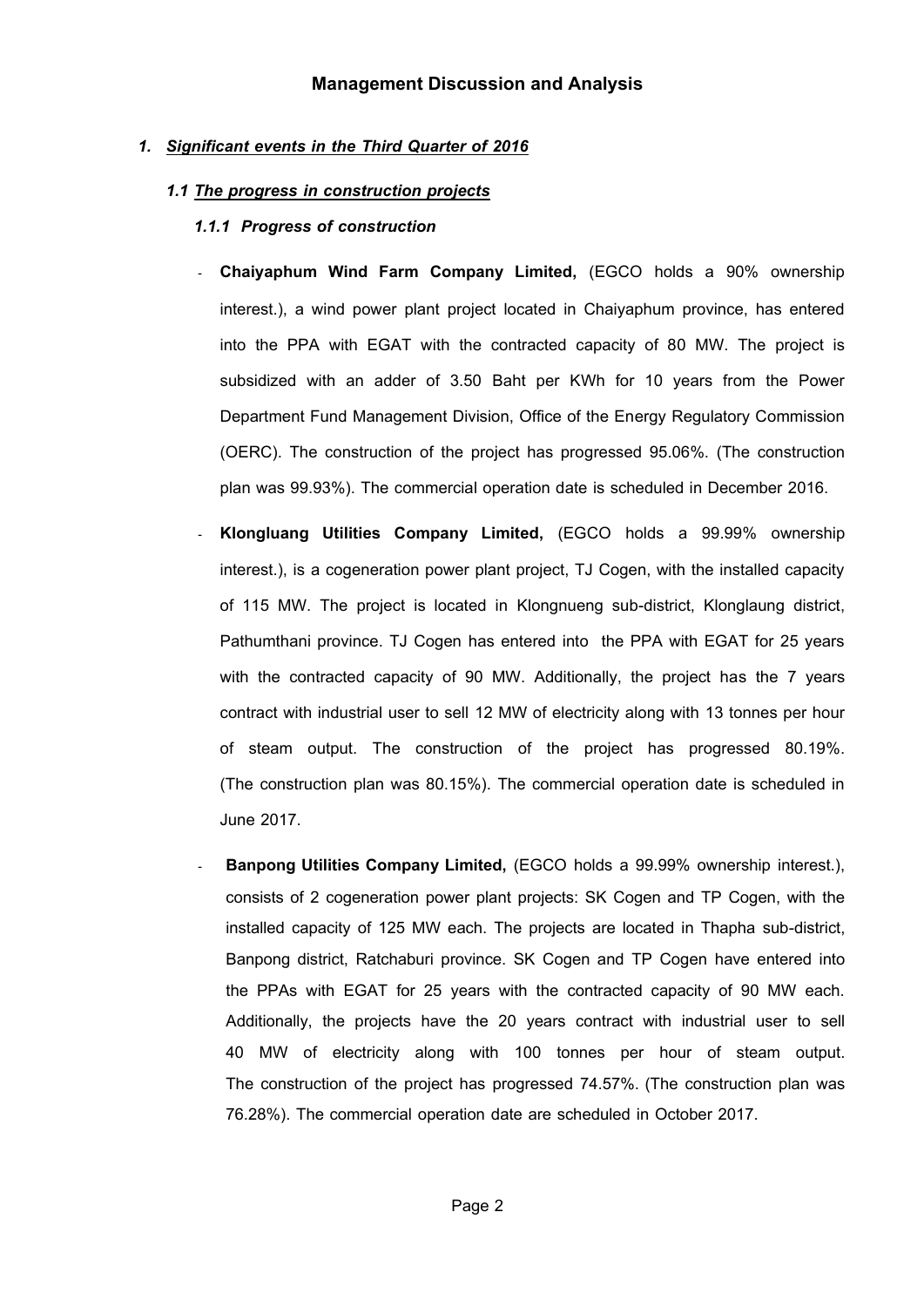- **Masinloc Power Plant Project Unit 3,** an expansion unit of **Masinloc Power**  Partners CO., LTD. (MPPCL), (EGCO holds a 49% indirect ownnership interest.), is a 335 MW (gross) supercritical coal-fired power plant, which will be co-located at the same campus of the existing 630 MW (2x315) plant Unit1-2 in Zambales province, Luzon of the Philippines. The project held a groundbreaking ceremony as well as issued a notice to proceed for the construction on March 3, 2016. Power Supply Agreements for 119 MW has been executed and lodged with the Energy Regulatory Commission (ERC) for final approval. The project targets for 85% contracted by commercial operation date. The project is in the process of soil excavation for a base of main equipment. The commercial operation date is scheduled in mid 2019.
- **Xayaburi Project,** a project of the **Xayaburi Power Company Limited (Xayaburi),** (EGCO holds a 12.50% ownership interest.), is a hydro power plant project, Run-of-River, in the Laos People's Democratic Republic (Laos PDR). Xayaburi has entered into the PPA with EGAT with the contracted capacity of 1,220 MW. The construction of the project has progressed 69.78%. (The construction plan was 57.35%). The commercial operation date is scheduled in October 2019.
- **SBPL Project,** a project of **San Buenaventura Power Ltd., Co.**, (EGCO holds a 49% ownership interest.), is a 500 MW supercritical coal-fired power plant, in Mauban, Quezon province of the Philippines. 455 MW of the plant's capacity and energy are contracted to the Manila Electric Company (MERALCO) pursuant to a 20 years power supply agreement which is extendable for up to an additional 5 years. The project is in the process of soil excavation for a base of main equipment. The commercial operation date is scheduled in October 2019.

#### *1.2 Additional Investment in Joint Ventures*

- On July 5, 2016, Gen Plus B. V. (Gen Plus), (EGCO holds a 100% indirect ownership interest), has enter into a share subscription agreement to acquire an additional indirect portion of investment in Masin-AES which is the major shareholder of MPPCL. Therefore, EGCO's indirect ownership interest in Masin-AES and MPPCL increased from 44.45% to 49% and from 40.95% to 49%, respectively.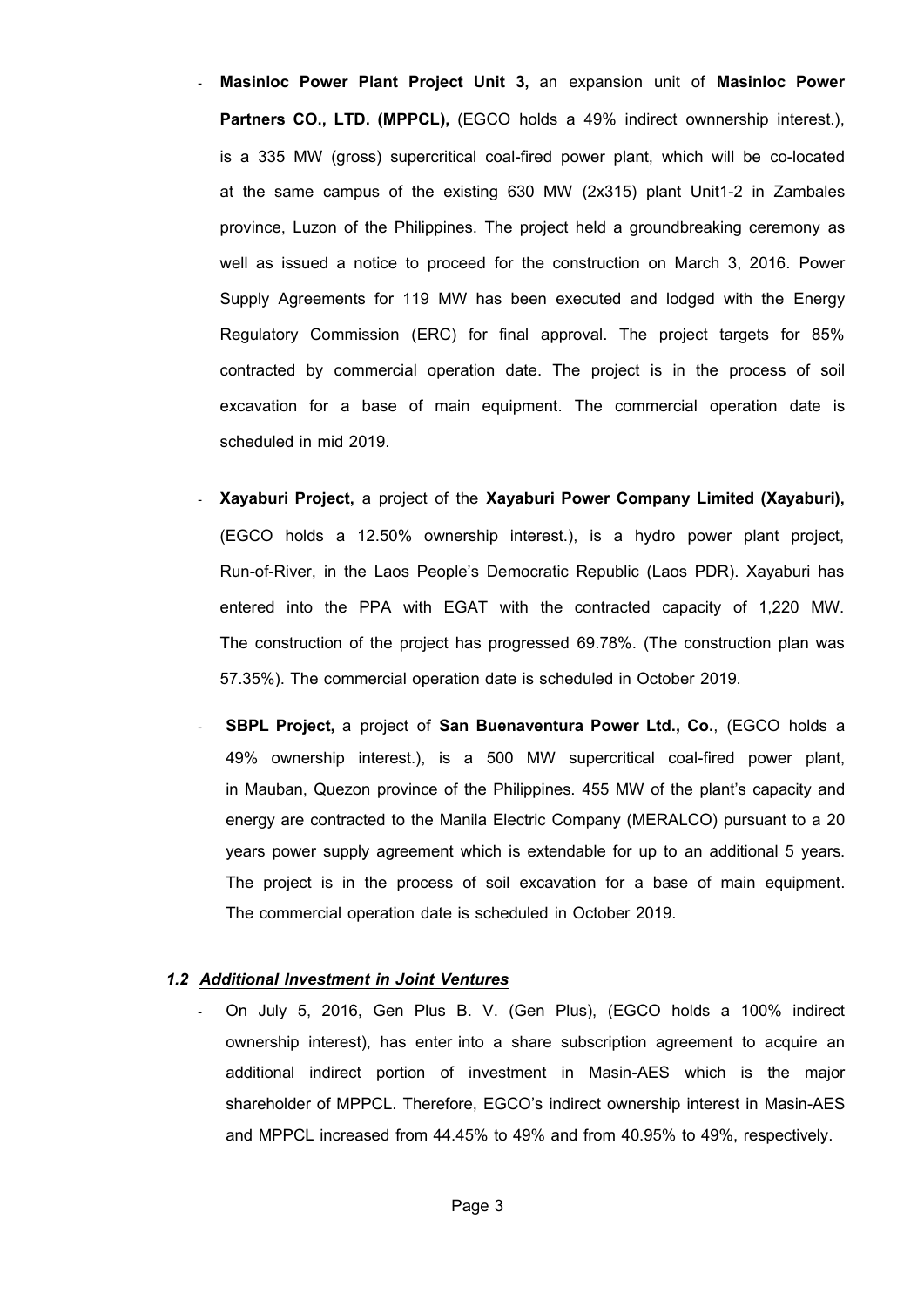## *2. Business overview*

EGCO Group has invested in the Independent Power Producer (IPP), Small Power Producer (SPP), Very Small Power Producer (VSPP), Coal Mining, Operating and Maintenance (O&M) and Management and Administrative Services (Management Services). Details of each plant are as follows:

## **(1) Subsidiaries which can be categorized into 2 businesses:**

### **1. Power Generation**

#### **1.1 Local power generation** Khanom Electricity Generating Co., Ltd. (KEGCO) IPP EGCO Cogeneration Co., Ltd. (EGCO Cogen) SPP Roi-Et Green Co., Ltd. (Roi-Et Green) Banpong Utilities Co., Ltd. (Banpong) Klongluang Utilities Co., Ltd. (Klongluang) Chaiyaphum Wind Farm Co., Ltd. (Chaiyaphum) SPP Two Co., Ltd. (SPP 2) SPP Three Co., Ltd. (SPP 3) SPP Four Co., Ltd. (SPP 4) SPP Five Co., Ltd. (SPP 5) Yanhee EGCO Holding Co., Ltd. (Yanhee EGCO) ● Solarco Company Limited (Solarco) Theppana Wind Farm Co., Ltd. (Theppana) SPP SPP SPP SPP VSPP VSPP VSPP VSPP Holding Co. VSPP VSPP

### **1.2 Overseas Power Generation**

Quezon Power (Philippines) Limited Co. (Quezon) Boco Rock Wind Farm Pty Ltd. (Boco Rock)

### **2. Other businesses**

| 2.1 Local Other Businesses                      |            |
|-------------------------------------------------|------------|
| EGCO Engineering and Service Co., Ltd. (ESCO)   | O&M        |
| 2.2 Overseas Other Businesses                   |            |
| Pearl Energy Philippines Operating Inc. (PEPOI) | O&M        |
| Quezon Management Service Inc. (QMS)            | Management |
|                                                 | Services   |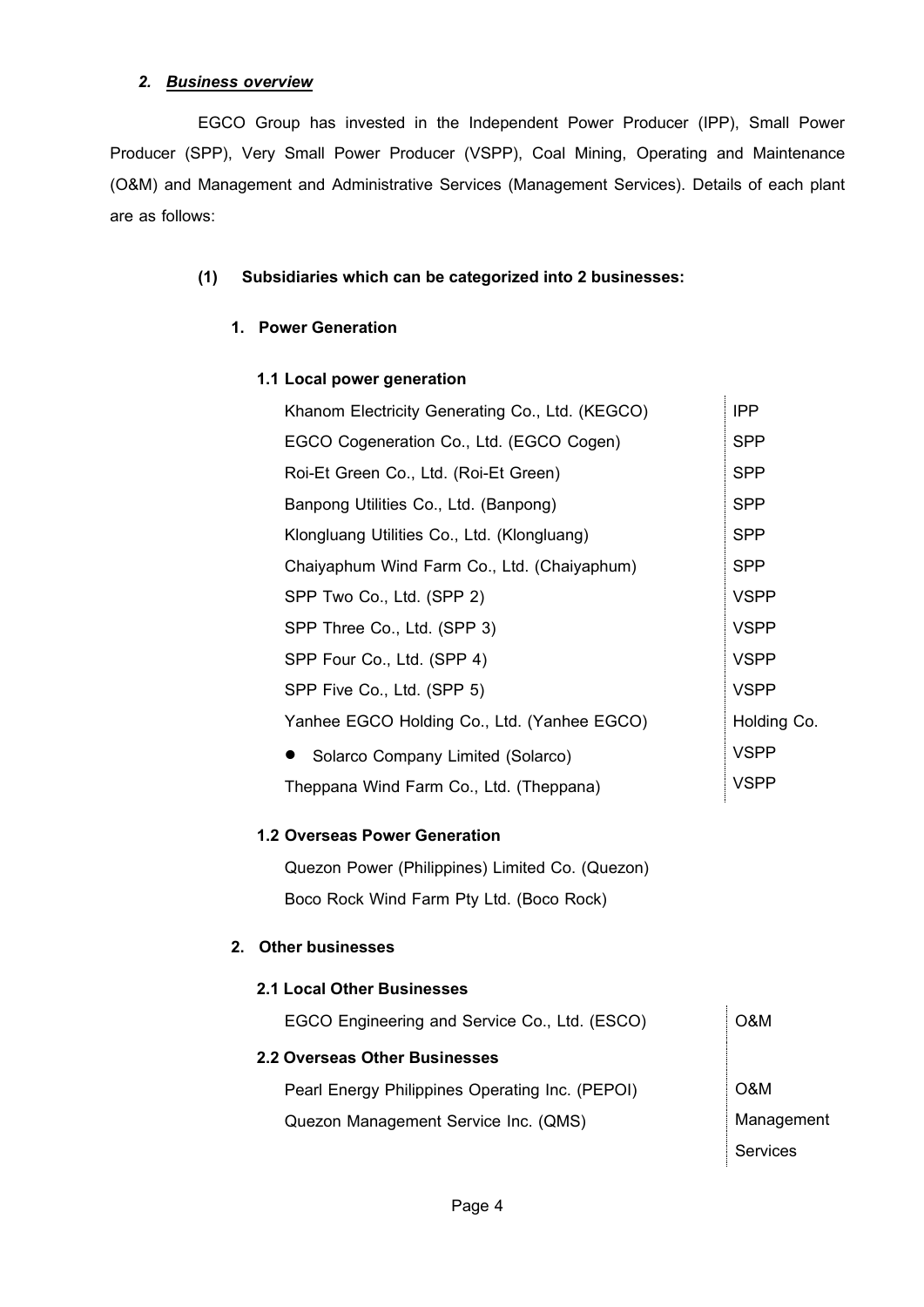### **(2) Associated in overseaspower generation business**

Star Energy Geothermal Pte. Ltd. (SEG)

## **(3) Joint Ventures which can be categorized into 2 businesses:**

### **1. Power Generation**

#### **1.1Local power generation**

| Gulf Electric Public Company Limited (GEC) | Holding Co. |
|--------------------------------------------|-------------|
| Gulf Cogeneration Co., Ltd. (GCC)          | SPP         |
| Nong Khae Cogeneration Co., Ltd. (NKCC)    | SPP         |
| Samutprakarn Cogeneration Co., Ltd. (SCC)  | SPP         |
| Gulf Yala Green Co., Ltd. (GYG)            | SPP         |
| Gulf Power Generation Co., Ltd (GPG)       | <b>IPP</b>  |
| <b>BLCP Power Limited (BLCP)</b>           | <b>IPP</b>  |
| Natural Energy Development Co., Ltd. (NED) | SPP & VSPP  |
| G-Power Source Co., Ltd. (GPS)             | <b>VSPP</b> |
| GIDEC Company Limited (GIDEC)              | VSPP        |
|                                            |             |

#### **1.2 Overseas power generation**

Nam Theun 2 Power Co., Ltd. (NTPC) San Buenaventura Power Ltd. Co. (SBPL) Masin-AES Pte. Ltd. (Masin-AES)

Masinloc Power Partners Co., Ltd. (MPPCL)

### **2. Others businesses**

### **Overseas Other Business**

PT Manambang Muara Enim Co., Ltd. (MME) Coal Mining

### **(4) Other investments**

Other investments comprise long-term investment in securities :

- EGCO holds 18.72% of the outstanding shares in Eastern Water Resources Development and Management Public Company Limited (East Water).
- *-* EGCO holds 12.50% of the outstanding shares in Xayaburi Power Company Limited (Xayaburi).

As of September 30, 2016, EGCO Group's portfolio consists of 23 operating power plants, with a total contracted capacity of 4,049 MW equity.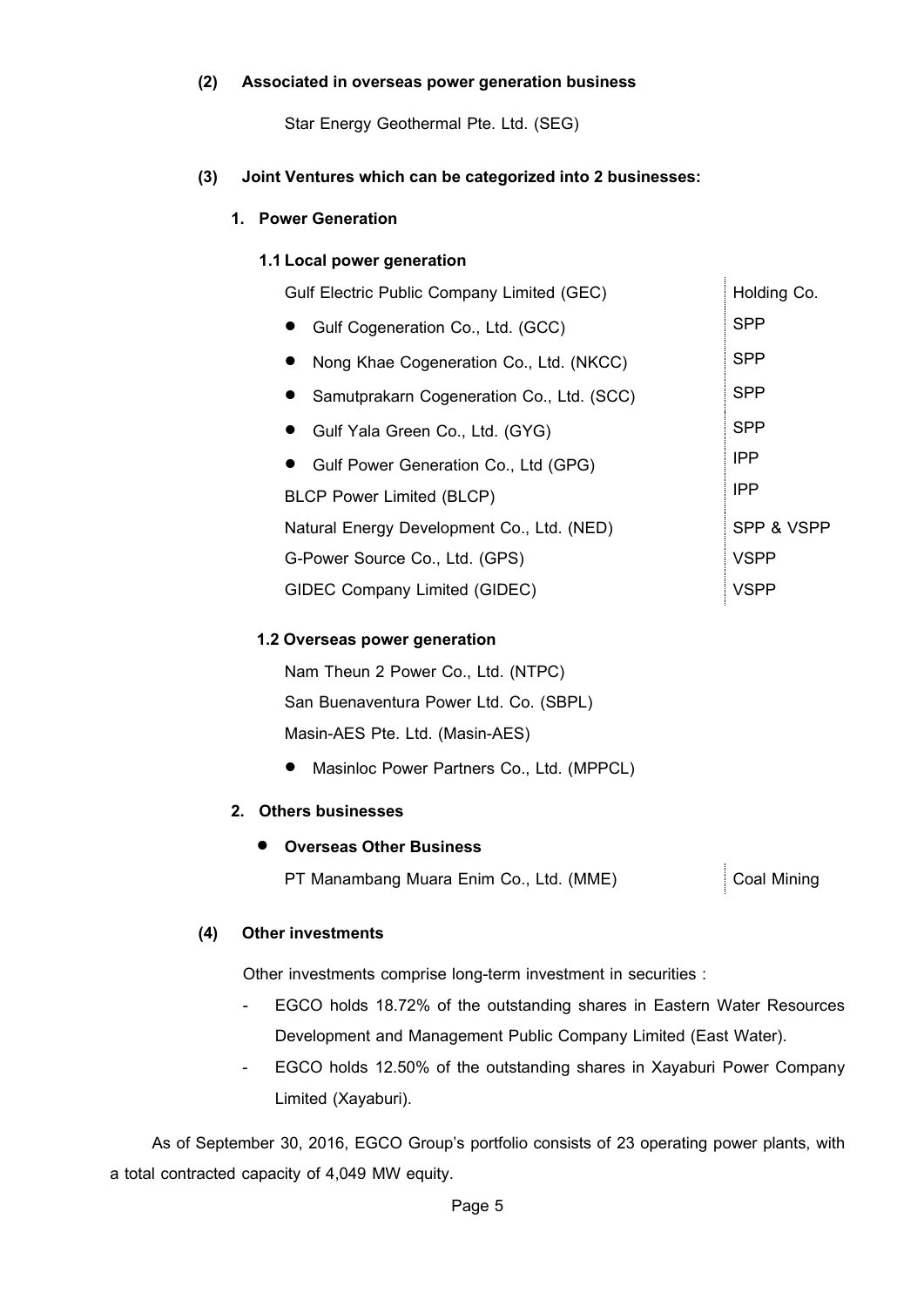### *3.* **Report and Analysis of the Operating Results**

For focusing on the operating performance, EGCO would like to present analysis of the operation result excluding the impact of Lease Income and Income from Service Concession as follows :

**Summary of operating results for Q3/2016, Ended of September 30,2016 Digited September** Unit : Million Baht

|                          | <b>Power Generation</b> |                | <b>Others</b> |                          | <b>Total</b> |                | <b>Change</b><br>Increase (Decrease) |        |
|--------------------------|-------------------------|----------------|---------------|--------------------------|--------------|----------------|--------------------------------------|--------|
|                          |                         | Quarter 3      |               | Quarter 3                |              | Quarter 3      | Quarter 3                            |        |
|                          | 2016                    | 2015           | 2016          | 2015                     | 2016         | 2015           | <b>Amount</b>                        | %      |
| <b>Total Revenues</b>    | 8,059                   | 5,782          | 251           | 271                      | 8,310        | 6,053          | 2,257                                | 37%    |
| <b>Total Expenses</b>    | (7, 178)                | (4, 770)       | (225)         | (235)                    | (7, 403)     | (5,005)        | 2,398                                | 48%    |
| Share of Profit (Loss)   | 1,857                   | 1,612          | 17            | $\overline{\phantom{a}}$ | 1,874        | 1,612          | 262                                  | 16%    |
| NCI* before FX           |                         | $\overline{2}$ |               | $\overline{\phantom{a}}$ |              | $\overline{c}$ | (2)                                  | (100%) |
| Profit (Loss) before FX  |                         |                |               |                          |              |                |                                      |        |
| deferred income tax and  | 2,738                   | 2,626          | 43            | 36                       | 2,781        | 2,662          | 119                                  | 4%     |
| impairment               |                         |                |               |                          |              |                |                                      |        |
| <b>Deferred income</b>   |                         |                |               |                          |              |                |                                      | 25%    |
| (expense) tax            | (173)                   |                | (233)<br>(1)  | $\overline{\phantom{a}}$ |              | (233)<br>(174) | 59                                   |        |
| Profit (Loss) before FX  | 2,565                   | 2,393          | 42            | 36                       | 2,607        | 2,429          | 178                                  | 7%     |
| <b>FX</b>                | 446                     | (2,614)        |               | 4                        | 446          | (2,610)        | 3,056                                | 117%   |
| <b>Net Profit (loss)</b> | 3,011                   | (221)          | 42            | 40                       | 3,053        | (181)          | 3,234                                | 1,787% |

\* NCI: Non-Controlling Interests

Profit from operation of EGCO Group before FX, deferred income tax and allowance for impairment of assets for Q3/2016 were 2,781 million Baht, increasing by 119 million Baht comparing to Q3/2015, which came from an increase in power generation business of 112 million Baht and an increase in other business of 7 million Baht. See more details in 3.1 and 3.2 as below;

#### *3.1 The Analysis of the Operating Results in Power Generation business*

 Profit (loss) before FX, deferred income tax and allowance for impairment of assets for Q3/2016 of power generation business increased by 112 million Baht, comparing to that of Q3/2015, mainly due to an increase in the operating results of KEGCO, SEG, NTPC, Quezon, Masin-AES and GPG. On the other hand, those of EGCO and BLCP decreased as follows: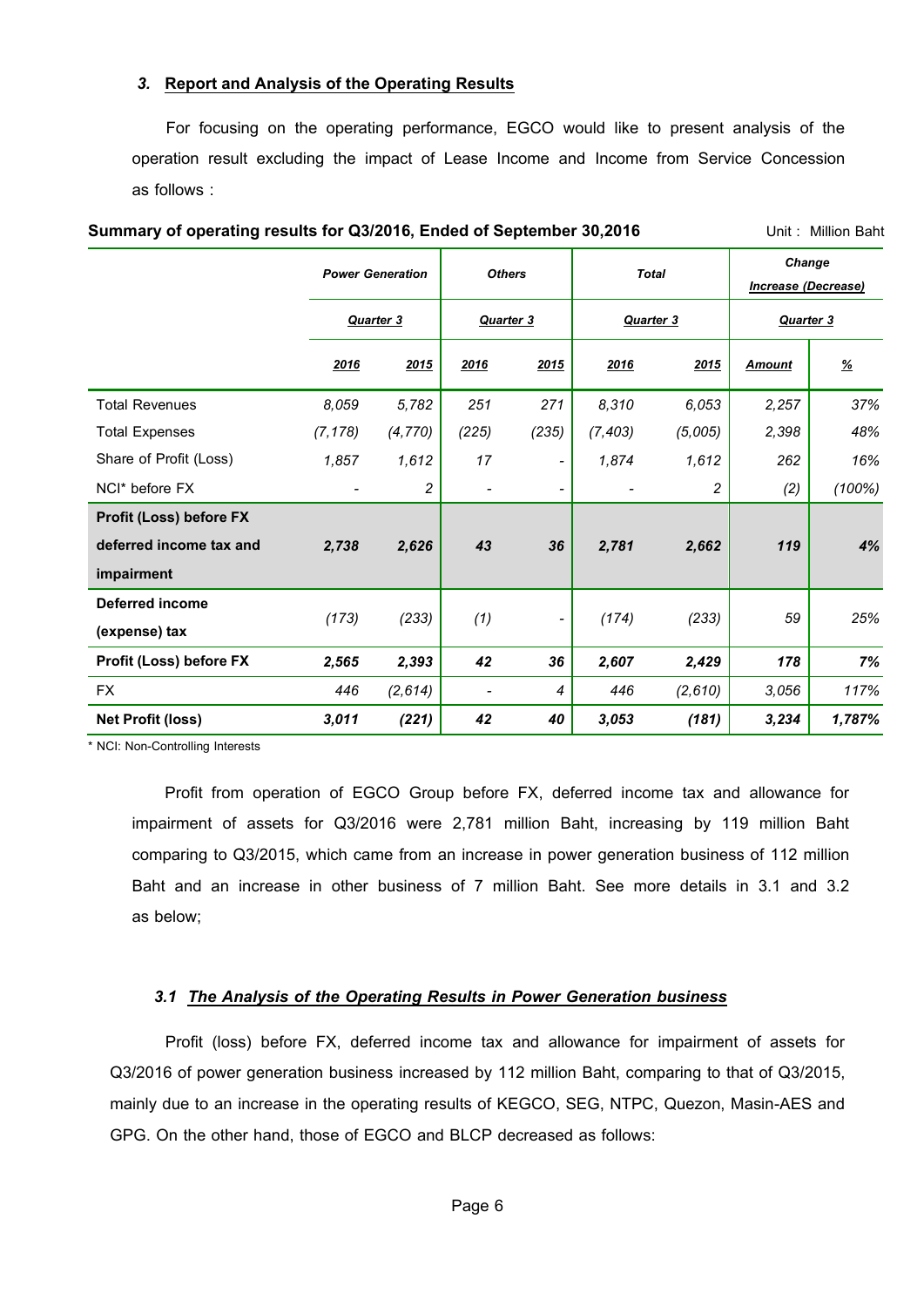## *KEGCO*

## *Khanom Power Plant Project Unit 4:* Unit : Million Baht

|                             | <b>Quarter 3</b> |      | <b>Change</b><br><b>Increase (Decrease)</b> |        |
|-----------------------------|------------------|------|---------------------------------------------|--------|
|                             | 2016             | 2015 | Amount                                      | %      |
| Electricity revenue         |                  |      |                                             |        |
| - Availability Payment (AP) | 1,273            | ٠    | 1,273                                       | 100%   |
| - Energy Payment (EP)       | 2,808            | ۰    | 2,808                                       | 100%   |
| Other income                | 1                | ۰    | 1                                           | 100%   |
| <b>Total revenues</b>       | 4,082            | ٠    | 4,082                                       | 100%   |
| Cost of sale                | (3, 193)         |      | 3,193                                       | 100%   |
| Other expenses              | (329)            | (35) | 294                                         | 840%   |
| <b>Total expenses</b>       | (3, 522)         | (35) | 3,487                                       | 9,963% |
| Profit (Loss) before FX     |                  |      |                                             |        |
| deferred income tax and     | 560              | (35) | 595                                         | 1,700% |
| impairment                  |                  |      |                                             |        |

## Khanom Power Plant Project Unit 2 and 3: **Example 2 and 3:** Unit : Million Baht

|                                | <b>Quarter 3</b> |       | <b>Change</b><br>Increase (Decrease) |        |  |
|--------------------------------|------------------|-------|--------------------------------------|--------|--|
|                                | 2016             | 2015  | <b>Amount</b>                        | %      |  |
| Electricity revenue            |                  |       |                                      |        |  |
| - Availability Payment (AP)    | $\overline{a}$   | 336   | (336)                                | (100%) |  |
| - Energy Payment (EP)          |                  | 15    | (15)                                 | (100%) |  |
| Other income                   | 3                | 55    | (52)                                 | (95%)  |  |
| <b>Total revenues</b>          | 3                | 406   | (403)                                | (99%)  |  |
| Cost of sale                   |                  | (305) | (305)                                | (100%) |  |
| Other expenses                 | (34)             | (60)  | (26)                                 | (43%)  |  |
| <b>Total expenses</b>          | (34)             | (365) | (331)                                | (91%)  |  |
| <b>Profit (Loss) before FX</b> |                  |       |                                      |        |  |
| deferred income tax and        | (31)             | 41    | (72)                                 | (176%) |  |
| impairment                     |                  |       |                                      |        |  |

- **KEGCO :** Khanom Power Plant Project Unit 4 commenced its Commercial Operation Date on June 19, 2016. Whereas, PPA of Khanom Power Plant Unit 2 and Unit 3 was expired and its operation stopped on the same day.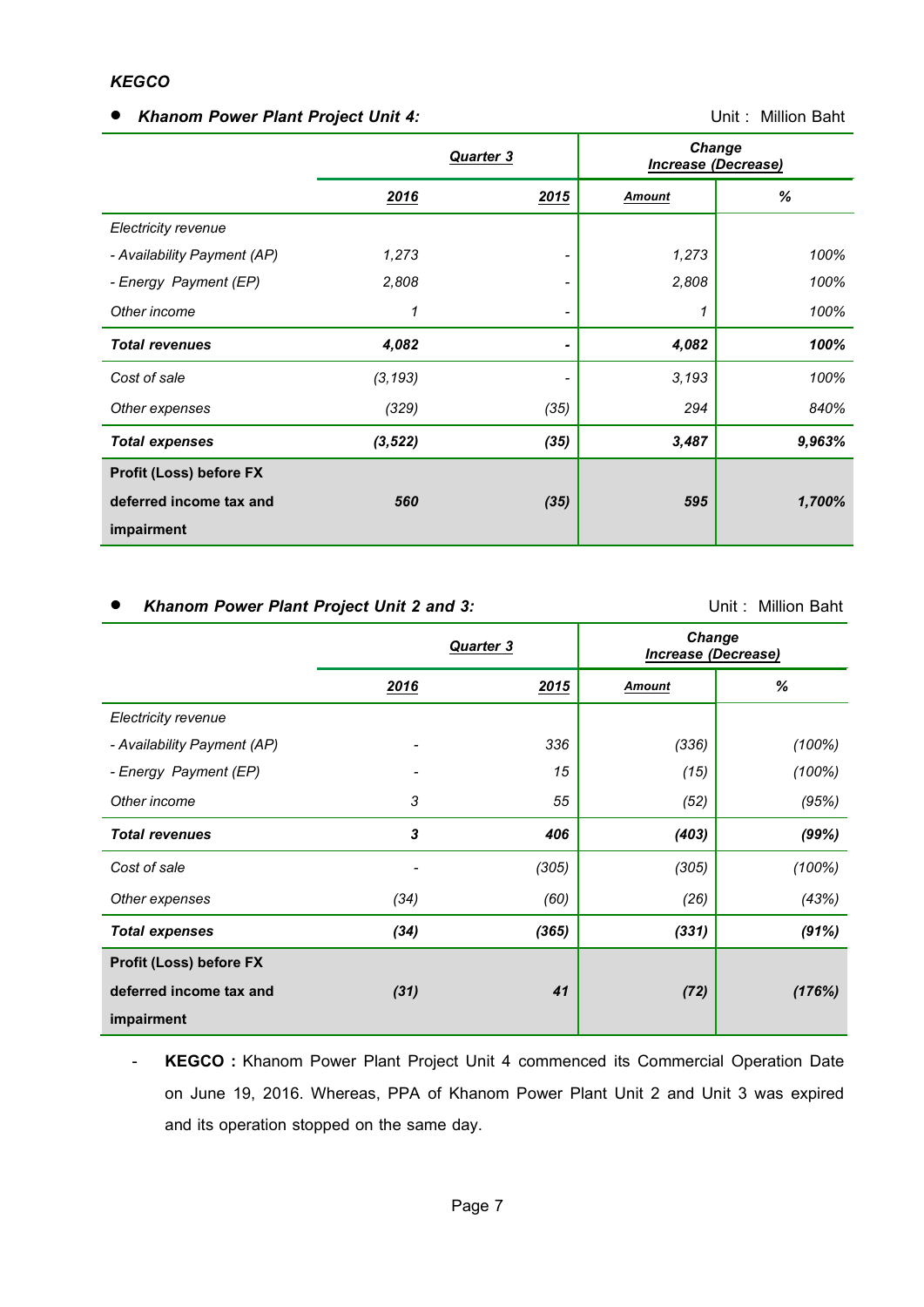|                                | Quarter 3 |       | <b>Change</b><br><b>Increase (Decrease)</b> |       |  |
|--------------------------------|-----------|-------|---------------------------------------------|-------|--|
|                                | 2016      | 2015  | <b>Amount</b>                               | %     |  |
| Electricity revenue            | 316       | 45    | 271                                         | 602%  |  |
| Other income                   | 1         | 4     | (3)                                         | (75%) |  |
| <b>Total revenues</b>          | 317       | 49    | 268                                         | 546%  |  |
| Cost of sale                   | (76)      | (74)  | $\overline{c}$                              | 2%    |  |
| Other expenses                 | (58)      | (49)  | 9                                           | 18%   |  |
| <b>Total expenses</b>          | (134)     | (123) | 11                                          | 8%    |  |
| <b>Profit (Loss) before FX</b> |           |       |                                             |       |  |
| deferred income tax and        | 183       | (74)  | 257                                         | 347%  |  |
| impairment                     |           |       |                                             |       |  |

- **SEG :** The operating result was increased by 257 million Baht. This was caused by higher electricity generation, owing to stopped operation of power plant from landslide during July 1 – September 7,2015. In addition, the electricity revenue was increased by 40% after received the approval of tariff adjustment from PLN.

*NTPC:* Unit : Million Baht

|                         | <b>Quarter 3</b> |       | <b>Change</b><br><b>Increase (Decrease)</b> |      |  |
|-------------------------|------------------|-------|---------------------------------------------|------|--|
|                         | 2016             | 2015  | <b>Amount</b>                               | $\%$ |  |
| Electricity revenue     | 886              | 743   | 143                                         | 19%  |  |
| Other income            | $\overline{c}$   |       | 1                                           | 100% |  |
| <b>Total revenues</b>   | 888              | 744   | 144                                         | 19%  |  |
| Cost of sale            | (233)            | (233) |                                             |      |  |
| Other expenses          | (204)            | (215) | (11)                                        | (5%) |  |
| <b>Total expenses</b>   | (437)            | (448) | (11)                                        | (2%) |  |
| Profit (Loss) before FX |                  |       |                                             |      |  |
| deferred income tax and | 451              | 296   | 155                                         | 52%  |  |
| impairment              |                  |       |                                             |      |  |

<sup>-</sup> **NTPC :** The operating result was increased by 155 million Baht due to higher electricity generation, comparing to the same period of previous year. The electricity generation was rose in the  $3^{\text{rd}}$  quarter due to a sufficient quantity of water reserve from the first two quarters of the year.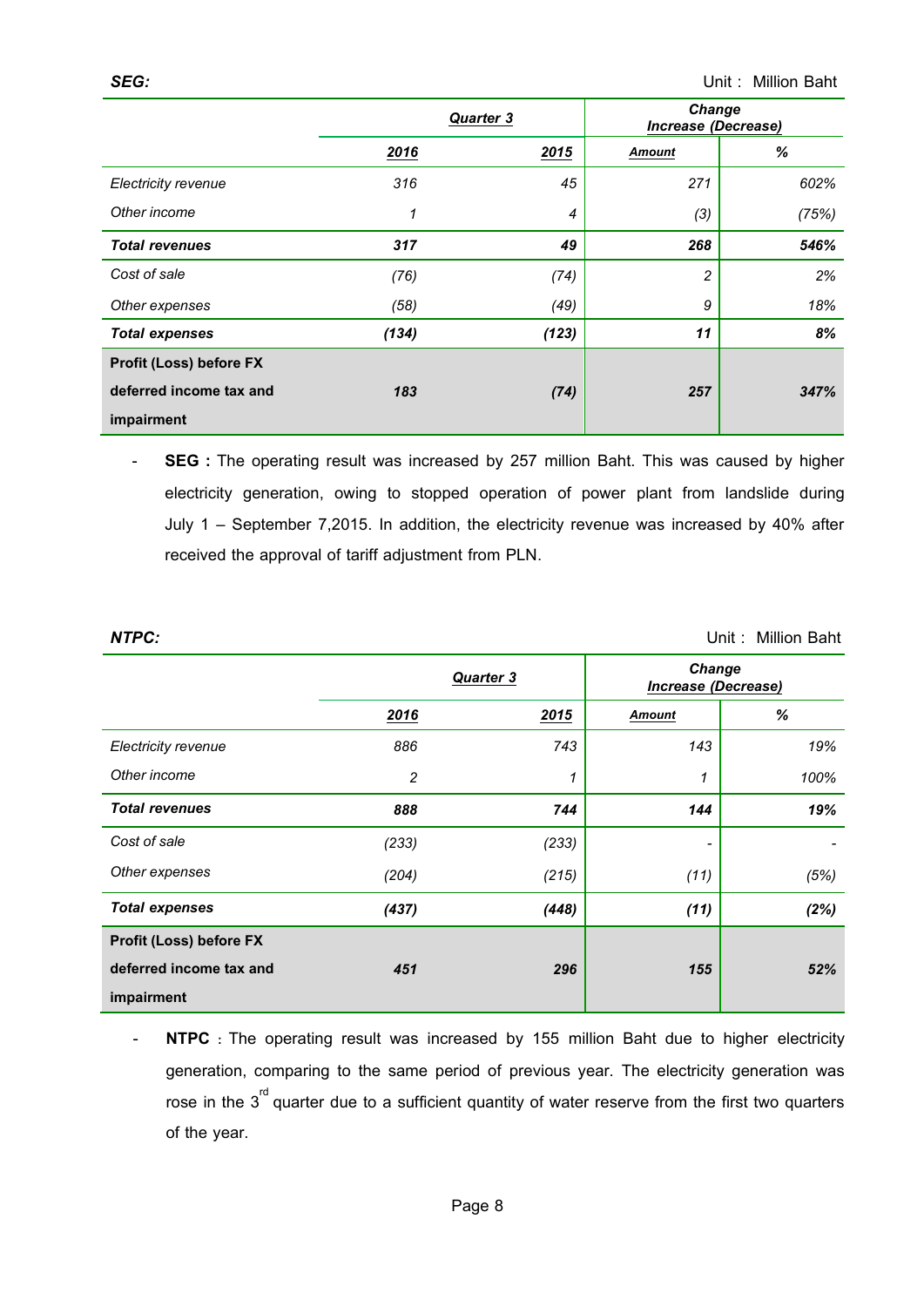## **Quezon (Include PEPOI and QMS): CONSTANDING CONSTANT CONTRACT CONTRACT Unit : Million Baht**

|                                | <b>Quarter 3</b> |          | <b>Change</b><br><b>Increase (Decrease)</b> |       |  |
|--------------------------------|------------------|----------|---------------------------------------------|-------|--|
|                                | 2016             | 2015     | <b>Amount</b>                               | %     |  |
| Electricity revenue            | 2,550            | 2,823    | (273)                                       | (10%) |  |
| Other income                   |                  |          |                                             |       |  |
| <b>Total revenues</b>          | 2,550            | 2,823    | (273)                                       | (10%) |  |
| Cost of sale                   | (1, 233)         | (1, 465) | (232)                                       | (16%) |  |
| Other expenses                 | (418)            | (479)    | (61)                                        | (13%) |  |
| <b>Total expenses</b>          | (1,651)          | (1, 944) | (293)                                       | (15%) |  |
| <b>Profit (Loss) before FX</b> |                  |          |                                             |       |  |
| deferred income tax and        | 899              | 879      | 20                                          | 2%    |  |
| impairment                     |                  |          |                                             |       |  |

- **Quezon :** The operating result was increased by 20 million Baht mainly due to a decrease in interest expense from repricing of loan interest rates. Whereas, electricity profit was decreased owing to a lower electricity generation, comparing to the same period of previous year.

| <b>Masin-AES:</b>              | Unit: Million Baht |                  |                                      |      |  |
|--------------------------------|--------------------|------------------|--------------------------------------|------|--|
|                                |                    | <b>Quarter 3</b> | <b>Change</b><br>Increase (Decrease) |      |  |
|                                | 2016               | 2015             | <b>Amount</b>                        | %    |  |
| Electricity revenue            | 1,690              | 1,569            | 121                                  | 7%   |  |
| Other income                   |                    | -                | $\overline{\phantom{a}}$             |      |  |
| <b>Total revenues</b>          | 1,690              | 1,569            | 121                                  | 7%   |  |
| Cost of sale                   | (892)              | (899)            | (7)                                  | (1%) |  |
| Other expenses                 | (465)              | (355)            | 110                                  | 31%  |  |
| <b>Total expenses</b>          | (1, 357)           | (1, 254)         | 103                                  | 8%   |  |
| <b>Profit (Loss) before FX</b> |                    |                  |                                      |      |  |
| deferred income tax and        | 333                | 315              | 18                                   | 6%   |  |
| impairment                     |                    |                  |                                      |      |  |

- **Masin-AES :** The operating result was increased by 18 million Baht mainly due to EGCO's indirect ownership interest in Masin-AES increased from 44.45% to 49% on July 5, 2016.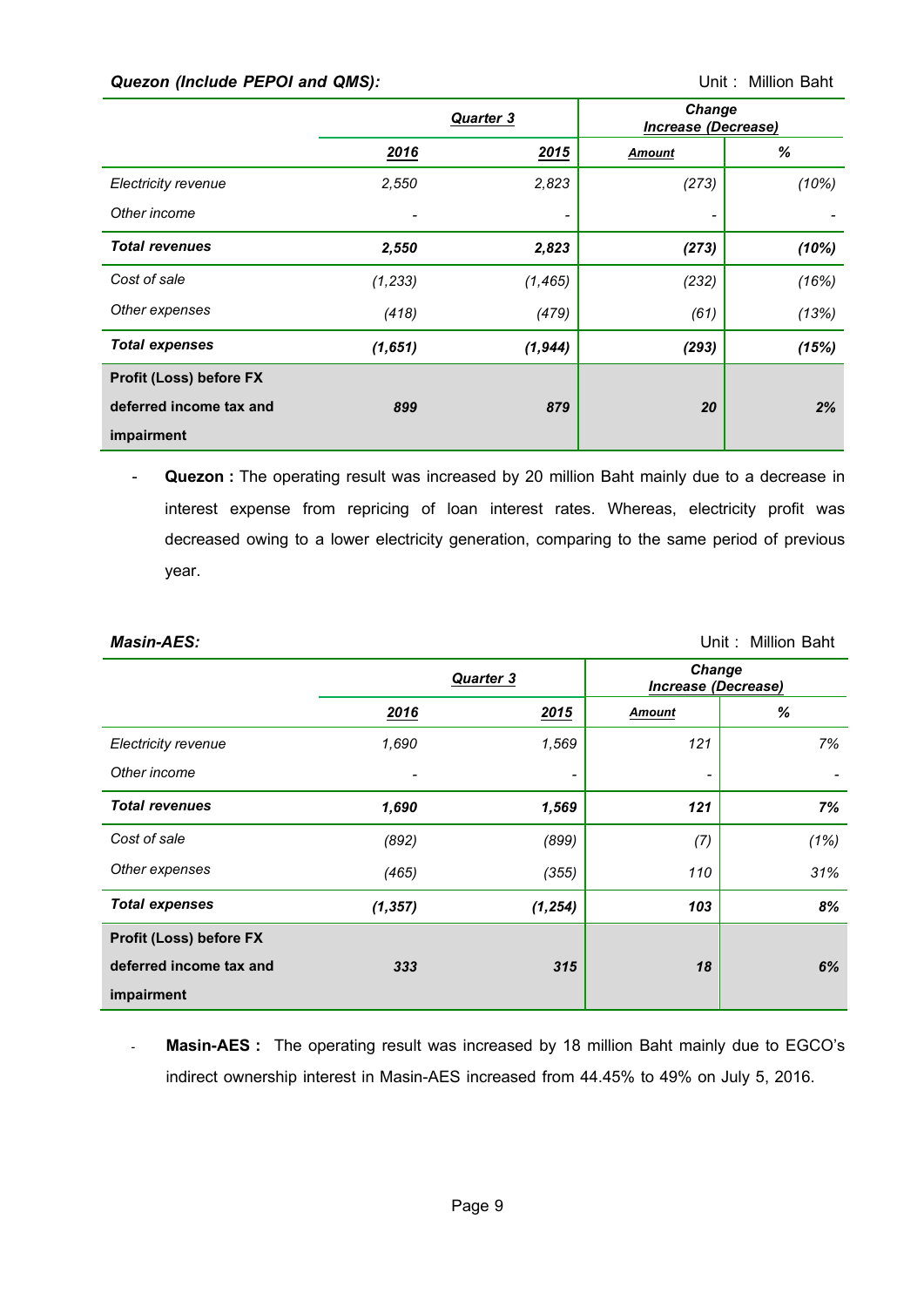|                                | <b>Quarter 3</b> |          |                              | <b>Change</b><br><b>Increase (Decrease)</b> |
|--------------------------------|------------------|----------|------------------------------|---------------------------------------------|
|                                | 2016             | 2015     | Amount                       | %                                           |
| Electricity revenue            |                  |          |                              |                                             |
| - Availability Payment (AP)    | 612              | 558      | 54                           | 10%                                         |
| - Energy Payment (EP)          | 722              | 1,670    | (948)                        | (57%)                                       |
| Other income                   | 10               | 10       | $\qquad \qquad \blacksquare$ |                                             |
| <b>Total revenues</b>          | 1,344            | 2,238    | (894)                        | (40%)                                       |
| Cost of sale                   | (909)            | (1,840)  | (931)                        | (51%)                                       |
| Other expenses                 | (156)            | (124)    | 32                           | 26%                                         |
| <b>Total expenses</b>          | (1,065)          | (1, 964) | (899)                        | (46%)                                       |
| <b>Profit (Loss) before FX</b> |                  |          |                              |                                             |
| deferred income tax and        | 279              | 274      | 5                            | 2%                                          |
| impairment                     |                  |          |                              |                                             |

- **GPG :** The operating result was increased by 5 million Baht due to an increase in Availability Payment (AP) caused by higher seasoning weight announced by EGAT, which use for electricity revenue calculation, comparing to the same period of previous year. Meanwhile, corporate income tax expense was increased.

| EGCO:                          |       |                          |                          | Unit: Million Baht                   |
|--------------------------------|-------|--------------------------|--------------------------|--------------------------------------|
|                                |       | <b>Quarter 3</b>         |                          | <b>Change</b><br>Increase (Decrease) |
|                                | 2016  | 2015                     | <b>Amount</b>            | $\frac{9}{6}$                        |
| Electricity revenue            |       |                          |                          |                                      |
| Other income                   | 168   | 1,237                    | (1,069)                  | (86%)                                |
| <b>Total revenues</b>          | 168   | 1,237                    | (1,069)                  | (86%)                                |
| Cost of sale                   | -     | $\overline{\phantom{0}}$ | $\overline{\phantom{a}}$ |                                      |
| Other expenses                 | (993) | (1, 151)                 | (158)                    | (13%)                                |
| <b>Total expenses</b>          | (993) | (1, 151)                 | (158)                    | (13%)                                |
| <b>Profit (Loss) before FX</b> |       |                          |                          |                                      |
| deferred income tax and        | (825) | 86                       | (911)                    | (1,059%)                             |
| impairment                     |       |                          |                          |                                      |

- **EGCO:**The operating result was down 911 million Baht, comparing to the 3<sup>rd</sup> quarter of 2015 which company had profit and corporate income tax expense from EGCOM TARA's Divestment.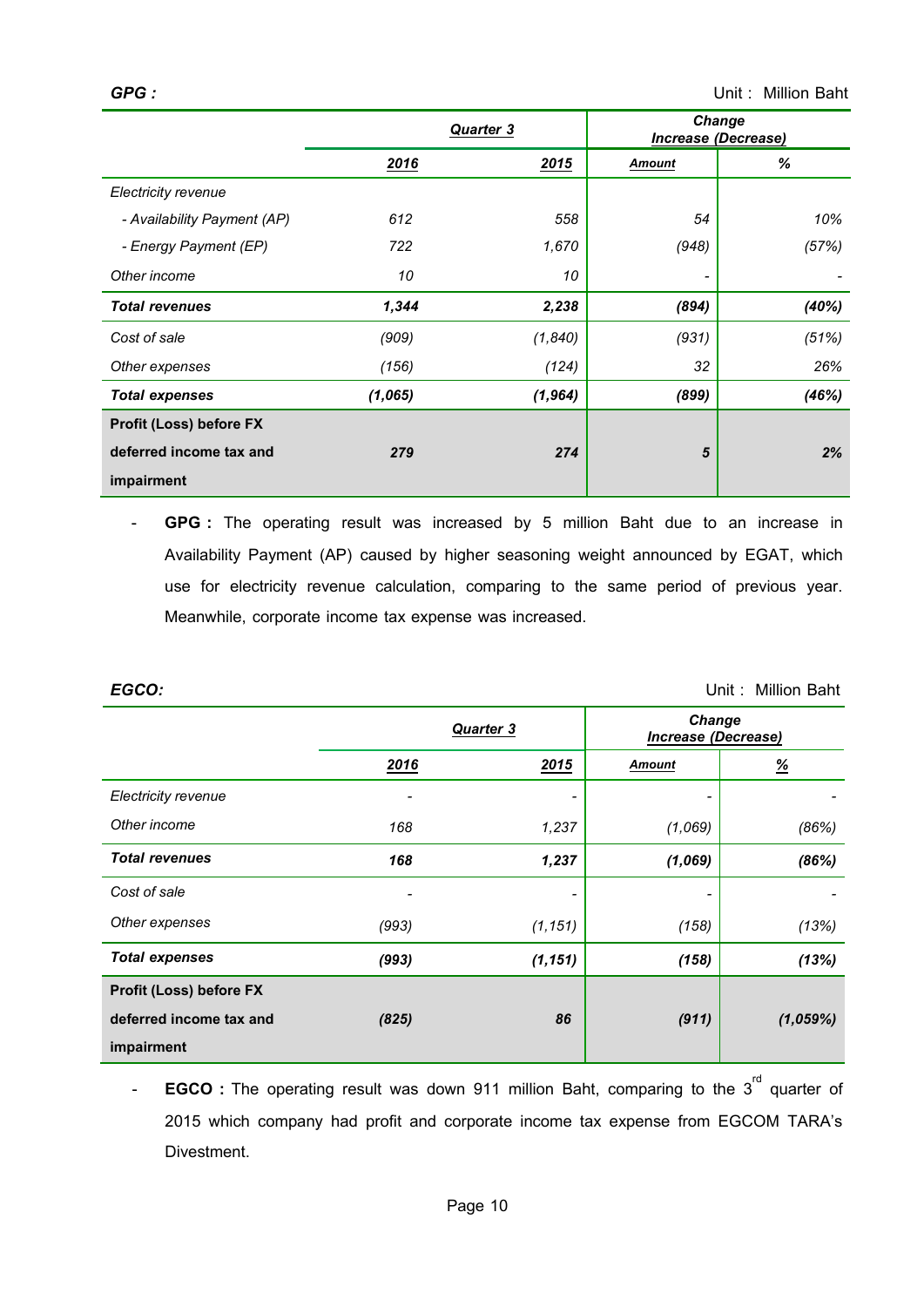|                             | <b>Quarter 3</b> |             | <b>Change</b><br>Increase (Decrease) |       |
|-----------------------------|------------------|-------------|--------------------------------------|-------|
|                             | 2016             | <u>2015</u> | <b>Amount</b>                        | %     |
| Electricity revenue         |                  |             |                                      |       |
| - Availability Payment (AP) | 893              | 984         | (91)                                 | (9%)  |
| - Energy Payment (EP)       | 1,223            | 1,475       | (252)                                | (17%) |
| Other income                | 21               | 22          | (1)                                  | (4%)  |
| <b>Total revenues</b>       | 2,137            | 2,481       | (344)                                | (13%) |
| Cost of sale                | (1, 554)         | (1, 742)    | (188)                                | (10%) |
| Other expenses              | (159)            | (196)       | (37)                                 | (18%) |
| <b>Total expenses</b>       | (1, 713)         | (1,938)     | (225)                                | (12%) |
| Profit (Loss) before FX     |                  |             |                                      |       |
| deferred income tax and     | 424              | 543         | (119)                                | (21%) |
| impairment                  |                  |             |                                      |       |

*-* **BLCP :** The operating result was decreased by 119 million Baht mainly due to a decrease in Availability Payment (AP) according to the PPA. The electricity profit was also decreased from a scheduled maintenance in this quarter. Meanwhile, interest expense was decreased.

# **Other Subsidiaries in Power Generation business: Discussed Containers** Unit : Million Baht

|                             | Rayong<br><b>Power Plant</b> |      | Yanhee EGCO      |       | <b>Roi-Et Green</b> |      | SPP <sub>2</sub> |      | SPP <sub>3</sub> |      | SPP <sub>4</sub>         |      | SPP <sub>5</sub>         |              |
|-----------------------------|------------------------------|------|------------------|-------|---------------------|------|------------------|------|------------------|------|--------------------------|------|--------------------------|--------------|
|                             | <b>Quarter 3</b>             |      | <b>Quarter 3</b> |       | Quarter 3           |      | <b>Quarter 3</b> |      | Quarter 3        |      | Quarter 3                |      | <b>Quarter 3</b>         |              |
|                             | 2016                         | 2015 | 2016             | 2015  | 2016                | 2015 | 2016             | 2015 | 2016             | 2015 | 2016                     | 2015 | 2016                     | 2015         |
| Electricity revenue         |                              |      | 315              | 341   | 41                  | 37   | 43               | 47   | 44               | 43   | 33                       | 33   | 45                       | 45           |
| Other income                | 24                           | 11   | 3                | 5     |                     |      |                  | 1    | $\mathcal I$     | 1    | $\overline{\phantom{a}}$ | 1    | $\overline{\phantom{a}}$ | $\mathcal I$ |
| <b>Total revenues</b>       | 24                           | 11   | 318              | 346   | 41                  | 37   | 43               | 48   | 45               | 44   | 33                       | 34   | 45                       | 46           |
| Cost of sale                |                              |      | (80)             | (82)  | (38)                | (54) | (14)             | (13) | (13)             | (12) | (10)                     | (10) | (13)                     | (13)         |
| Other expenses              | (36)                         | (38) | (97)             | (105) | (4)                 | (3)  | (13)             | (14) | (13)             | (14) | (10)                     | (11) | (12)                     | (13)         |
| <b>Total expenses</b>       | (36)                         | (38) | (177)            | (187) | (42)                | (57) | (27)             | (27) | (26)             | (26) | (20)                     | (21) | (25)                     | (26)         |
| <b>Profit (Loss) before</b> |                              |      |                  |       |                     |      |                  |      |                  |      |                          |      |                          |              |
| <b>FX</b> deferred income   | (12)                         | (27) | 141              | 159   | (1)                 | (20) | 16               | 21   | 19               | 18   | 13                       | 13   | 20                       | 20           |
| tax and impairment          |                              |      |                  |       |                     |      |                  |      |                  |      |                          |      |                          |              |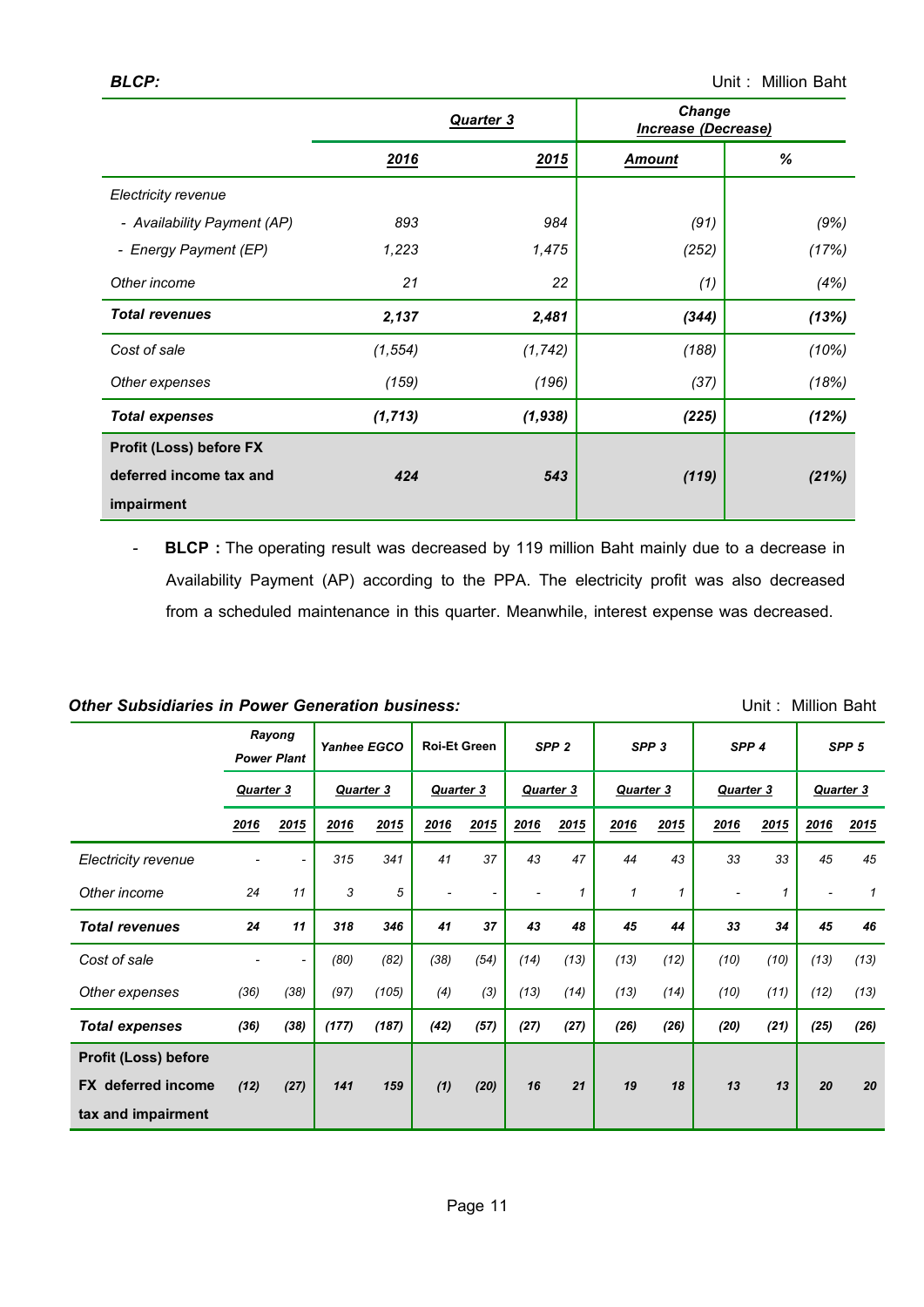# *Other Subsidiaries in Power Generation business (continue) :* Unit : Million Baht

|                           | <b>Theppana</b>          |                | <b>Boco Rock</b> |                         | <b>EGCO Cogen</b>        |                          | North Pole*  |       | Others**  |      | <b>Total</b> |          | Change<br><i><b>Increase</b></i><br>(Decrease) |       |
|---------------------------|--------------------------|----------------|------------------|-------------------------|--------------------------|--------------------------|--------------|-------|-----------|------|--------------|----------|------------------------------------------------|-------|
|                           | <b>Quarter 3</b>         |                | <b>Quarter 3</b> |                         | Quarter 3                |                          | Quarter 3    |       | Quarter 3 |      | Quarter 3    |          | Quarter 3                                      |       |
|                           | 2016                     | 2015           | 2016             | 2015                    | 2016                     | 2015                     | 2016         | 2015  | 2016      | 2015 | 2016         | 2015     | Amount                                         | %     |
| Electricity revenue       | 13                       | 14             | 273              | 244                     | 418                      | 490                      |              |       |           |      | 1,225        | 1,294    | (69)                                           | (5%)  |
| Other income              | $\overline{\phantom{a}}$ |                | $\overline{c}$   | $\overline{\mathbf{c}}$ | $\overline{\phantom{a}}$ | $\overline{\phantom{a}}$ | 1            |       |           |      | 31           | 22       | 9                                              | 41%   |
| <b>Total revenues</b>     | 13                       | 14             | 275              | 246                     | 418                      | 490                      | $\mathbf{1}$ |       |           |      | 1,256        | 1,316    | (60)                                           | (5%)  |
| Cost of sale              | (7)                      | (7)            | (101)            | (99)                    | (353)                    | (438)                    |              |       |           |      | (629)        | (728)    | (99)                                           | (14%) |
| Other expenses            | (7)                      | (7)            | (101)            | (135)                   | (21)                     | (11)                     | (7)          | (183) | (28)      | (11) | (349)        | (545)    | (196)                                          | (36%) |
| <b>Total expenses</b>     | (14)                     | (14)           | (202)            | (234)                   | (374)                    | (449)                    | (7)          | (183) | (28)      | (11) | (978)        | (1, 273) | (295)                                          | (23%) |
| Profit (Loss) before      |                          |                |                  |                         |                          |                          |              |       |           |      |              |          |                                                |       |
| <b>FX</b> deferred income | (1)                      | $\blacksquare$ | 73               | 12                      | 44                       | 41                       | (6)          | (183) | (28)      | (11) | 278          | 43       | 235                                            | 547%  |
| tax and impairment        |                          |                |                  |                         |                          |                          |              |       |           |      |              |          |                                                |       |

\* Withholding Tax on dividend payments from QUEZON and PEPOI were included in other expenses of North Pole.

\*\* Banpong, Klongluang and Chaiyaphum are under construction.

#### **Other Joint Ventures in Power Generation business 1988 1998 1998 1998 1999 1999 1999 1999 1999 1999 1999 1999 1999 1999 1999 1999 1999 1999 1999 1999 1999 1999 1999 1999 1**

|                             |                          | <b>GPS</b><br>(JV) |           |         |           | <b>GEC</b><br>(JV) |                          | <b>NED</b><br>(JV) |                  | <b>GIDEC</b><br>(JV) |                  | SBPL*<br>(JV) |           | <b>Total</b> |  | Change<br>Increase (Decrease) |  |
|-----------------------------|--------------------------|--------------------|-----------|---------|-----------|--------------------|--------------------------|--------------------|------------------|----------------------|------------------|---------------|-----------|--------------|--|-------------------------------|--|
|                             | Quarter 3                |                    | Quarter 3 |         | Quarter 3 |                    | Quarter 3                |                    | <b>Quarter 3</b> |                      | <b>Quarter 3</b> |               | Quarter 3 |              |  |                               |  |
|                             | <u>2016</u>              | 2015               | 2016      | 2015    | 2016      | 2015               | 2016                     | 2015               | 2016             | 2015                 | 2016             | <u>2015</u>   | Amount    | %            |  |                               |  |
| Electricity revenue         | 71                       | 76                 | 937       | 1,142   | 222       | 227                | 24                       | 25                 |                  |                      | 1,254            | 1,470         | (216)     | (15%)        |  |                               |  |
| Other income                | $\overline{\phantom{a}}$ | ۰                  | 4         | 5       | 1         | 9                  | $\overline{\phantom{a}}$ | 2                  |                  |                      | 5                | 16            | (11)      | (69%)        |  |                               |  |
| <b>Total revenues</b>       | 71                       | 76                 | 941       | 1,147   | 223       | 236                | 24                       | 27                 |                  |                      | 1,259            | 1,486         | (227)     | (15%)        |  |                               |  |
| Cost of sale                | (26)                     | (25)               | (800)     | (990)   | (63)      | (63)               | (17)                     | (19)               |                  |                      | (906)            | (1,097)       | (191)     | (17%)        |  |                               |  |
| Other expenses              | (15)                     | (17)               | (53)      | (58)    | (39)      | (44)               | (12)                     | (6)                | (47)             | (6)                  | (166)            | (131)         | 35        | 27%          |  |                               |  |
| Total expenses              | (41)                     | (42)               | (853)     | (1,048) | (102)     | (107)              | (29)                     | (25)               | (47)             | (6)                  | (1,072)          | (1, 228)      | (156)     | (13%)        |  |                               |  |
| <b>Profit (Loss) before</b> |                          |                    |           |         |           |                    |                          |                    |                  |                      |                  |               |           |              |  |                               |  |
| <b>FX</b> deferred income   | 30                       | 34                 | 88        | 99      | 121       | 129                | (5)                      | $\overline{2}$     | (47)             | (6)                  | 187              | 258           | (71)      | (27%)        |  |                               |  |
| tax and impairment          |                          |                    |           |         |           |                    |                          |                    |                  |                      |                  |               |           |              |  |                               |  |

\* SBPL is under construction.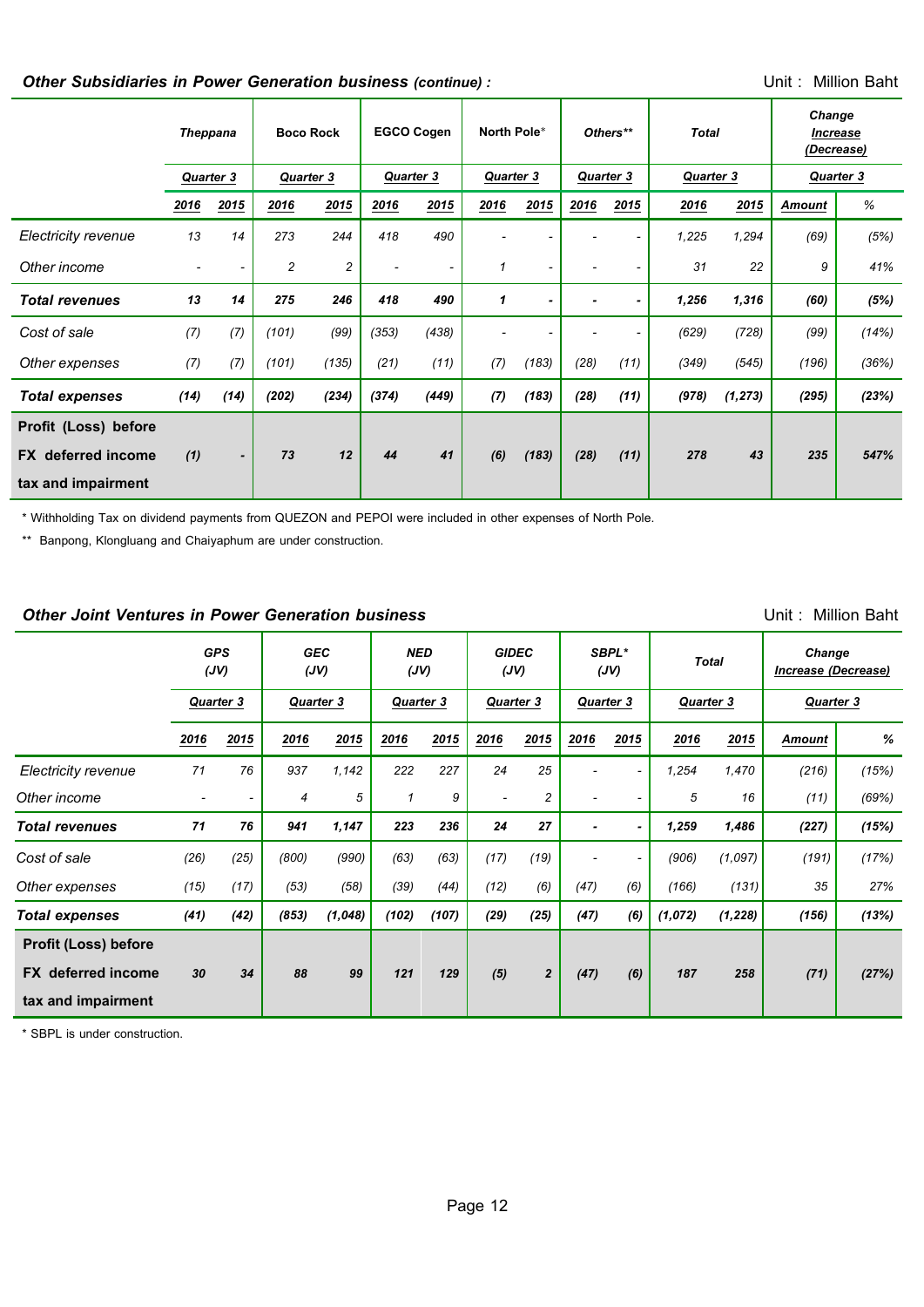### **3.2** *The Analysis of the Operating Results in Other businesses*

 Profit (loss) before FX, deferred income tax and allowance for impairment of assets for Q3/2016 in other businesses were increased by 7 million Baht from Q3/2015 as the following details:

#### *Subsidiaries and Joint Ventures in Other business:* Unit : Million Baht

|                                | <b>ESCO</b><br>(Sub) |                          | <b>EGCOM Tara*</b><br>(Sub) |                          | <b>MME</b><br>(JV) |      |                  | <b>Total</b> | <b>Change</b><br>Increase (Decrease) |                           |  |
|--------------------------------|----------------------|--------------------------|-----------------------------|--------------------------|--------------------|------|------------------|--------------|--------------------------------------|---------------------------|--|
|                                | <b>Quarter 3</b>     |                          | <b>Quarter 3</b>            |                          | <b>Quarter 3</b>   |      | <b>Quarter 3</b> |              | <b>Quarter 3</b>                     |                           |  |
|                                | 2016                 | 2015                     | 2016                        | 2015                     | 2016               | 2015 | 2016             | 2015         | <b>Amount</b>                        | $\underline{\mathcal{H}}$ |  |
| Revenue                        |                      | $\overline{\phantom{0}}$ |                             | 40                       | 126                | 49   | 126              | 89           | 37                                   | 42%                       |  |
| Service income                 | 249                  | 206                      |                             | $\overline{\phantom{a}}$ |                    |      | 249              | 206          | 43                                   | 21%                       |  |
| Other income                   | 2                    | 24                       |                             |                          | 1                  | 1    | 3                | 26           | (23)                                 | (88%)                     |  |
| <b>Total revenues</b>          | 251                  | 230                      | ٠                           | 41                       | 127                | 50   | 378              | 321          | 57                                   | 18%                       |  |
| Cost of sale                   | (202)                | (171)                    |                             | (12)                     | (102)              | (43) | (304)            | (226)        | 78                                   | 35%                       |  |
| Other expenses                 | (23)                 | (45)                     |                             | (7)                      | (8)                | (7)  | (31)             | (59)         | (28)                                 | (47%)                     |  |
| <b>Total expenses</b>          | (225)                | (216)                    | ٠                           | (19)                     | (110)              | (50) | (335)            | (285)        | 50                                   | 18%                       |  |
| <b>Profit (Loss) before FX</b> |                      |                          |                             |                          |                    |      |                  |              |                                      |                           |  |
| deferred income tax and        | 26                   | 14                       |                             | 22                       | 17                 |      | 43               | 36           | $\overline{7}$                       | 19%                       |  |
| impairment                     |                      |                          |                             |                          |                    |      |                  |              |                                      |                           |  |

\* Sold ordinary shares in EGCOM Tara on August 31, 2015.

#### **The nine-month period ended September 30,2016** Unit: Million Baht

*Power Generation Others Total Change Increase (Decrease) 2016 2015 2016 2015 2016 2015 Amount %* Total Revenues *17,920 14,268 835 952 18,755 15,220 3,535 23%* Total Expenses *(16,737) (13,089) (743) (744) (17,480) (13,833) 3,647 26%* Share of Profit (Loss) *5,783 5,152 22 17 5,805 5,169 636 12%* NCI\* before FX *- 5 - - - 5 (5) (100%)* **Profit (Loss) before FX deferred income tax and impairment**  *6,966 6,336 114 225 7,080 6,561 519 8%* **Allowance for impairment of assets** (196) *-* - *-* (196) *-* 196 100% **Profit (Loss) before FX and deferred income tax** *6,770 6,336 114 225 6,884 6,561 323 5%* **Deferred income (expense) tax** *(152) (368) 3 - (149) (368) 219 60%* **Profit (Loss) before FX** *6,618 5,968 117 225 6,735 6,193 542 9%* FX *1,024 (3,686) - (1) 1,024 (3,687) 4,711 128%* **Net Profit (loss)** *7,642 2,282 117 224 7,759 2,506 5,253 210%*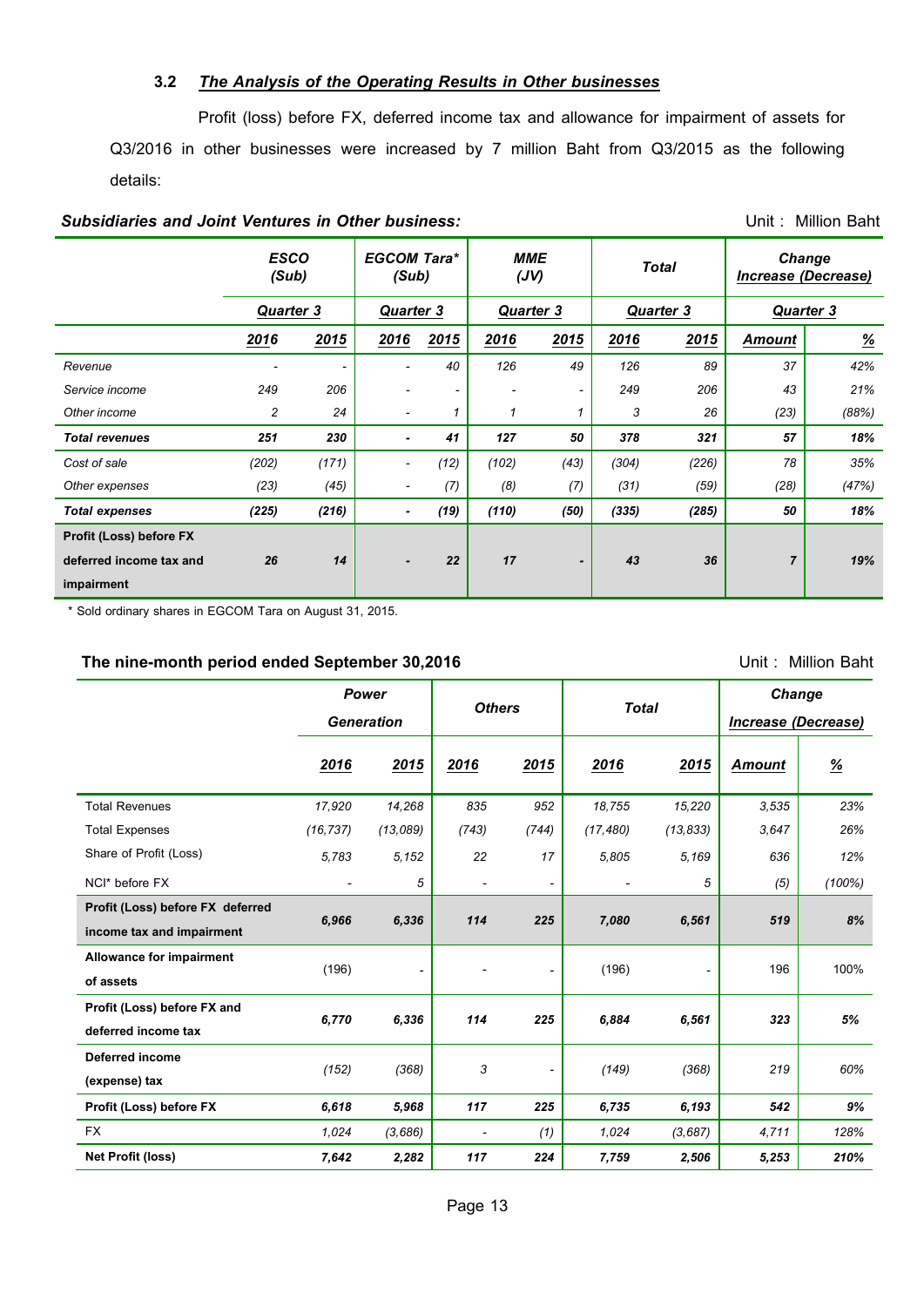## *4.* **Cash Flow Analysis**

As of September 30, 2016 cash and cash equivalents were 5,621 million Baht, decreasing by 3,130 million Baht comparing to December 31, 2015. The details are as follows:

|                                                 | Unit: Million Baht |
|-------------------------------------------------|--------------------|
| Net cash received from operating activities     | 6,134              |
| Net cash payment for investing activities       | (13, 732)          |
| Net cash received from financing activities     | 4,364              |
| Profit from the effect of foreign exchange rate | 104                |
| Net decrease in cash                            | (3,130             |

*-* **Net cash received from operating activities** was 6,134 million Baht from operating of EGCO and its subsidiaries.

- **Net cash payment for investing activities** was 13,732 million Baht. The amount of 11,156 million Baht were funded for power plant construction costs and development costs of Banpong, Khanom Power Plant Project Unit 4, Klongluang and Chaiyaphum. The equity injection and acquisition in joint ventures were 3,049 million Baht. The short-term and long-term deposits used as collateral was 702 million Baht. The long-term loan and equity injection in Xayaburi were 1,231 million Baht and 405 million Baht. Cash payments for short-term and long-term investments were 358 million Baht. Meanwhile, the dividend received from joint ventures and other company were 3,121 million Baht and interest incomes was 48 million Baht.

- **Net cash received from financing activities** was 4,364 million Baht, resulted from the drawn down loans of 24,993 million Baht. Meanwhile, the principle repayment of short-term and long-term loans were 13,915 million Baht, the dividend payment to shareholders was 3,450 million Baht and interest payment of loans and financing fees were 3,264 million Baht.